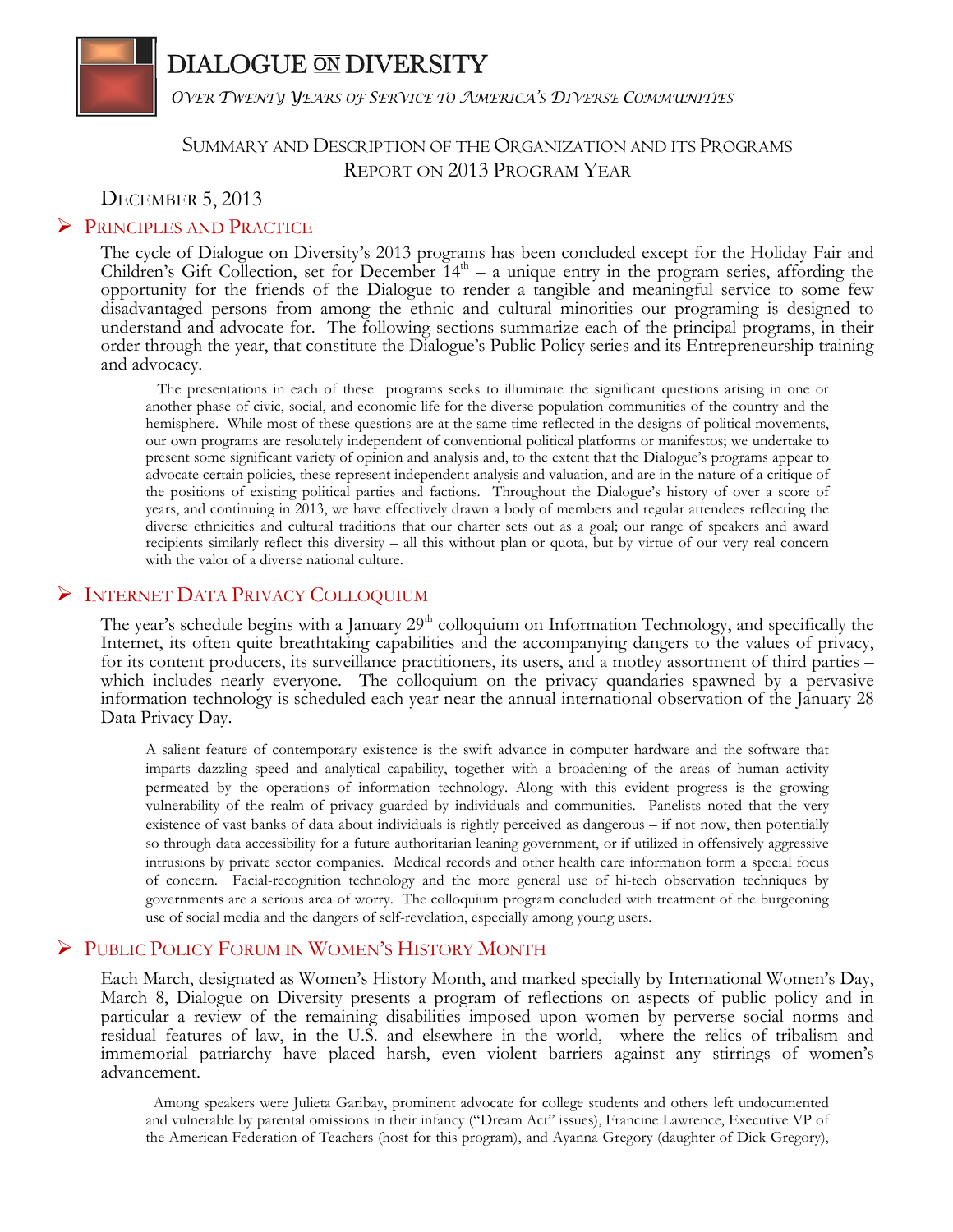accomplished singer in jazz, soul, and blues idioms. Awards were presented to Rita DiMartino, former State Department Ambassador (International Award), and Ms. Garibay (Liberty Award).

## HEALTH CARE SYMPOSIUM

The Health Care Symposium, an all-day program May 14th, like preceding editions of this program, sought to analyze and explore the main facets of the larger subject of health care in America, much in the light of the health care reform statute of 2010, the ACA, which in steps has been entering operation during the three plus years since its enactment, fashioning new contours in the functioning of the health care and related insurance and other industries.

The topics as explored in the Symposium included [1] the legal and institutional framework of the health care system, most recently the extensive heath care reforms in the ACA statute and its voluminous regulations; [2] the strategies for prevention, from "lifestyle" practices of diet, exercise, etc., to such higher-tech steps as periodic "check-ups" and testing for a variety of conditions, to the hi-tech research efforts seeking to develop vaccines, imaging devices (say, for cancer screening), and the like; [3] the significance of cultural competency and the campaign to reduce the disparities of access and treatment that are the obverse of that cultural alienation rendering cultural competency of crucial importance in an efficient and humane health care system; [4] the growing importance of an installation of information technology in medical record generation, maintenance, and analysis, in communication among medical providers, in telemedicine, and in all this the resultant perils to privacy interests of patients and some third parties' [5] and an updating on the diagnosis, treatment, and social effects of a variety of often occurring diseases and chronic conditions – typically dealt with: cancer, HIV-AIDS, hypertension, diabetes, mental health, Alzheimer's and other forms of dementia, and obesity. Among speakers were Dr. Malcolm Joseph, Medical Director for CareFirst BlueCross BlueShield and an energetic Dialogue on Diversity backer; Dr. Deborah Peel, Psychoanalyst and among the national leaders in the campaign for medical record inviolacy; Lisa Pino, who had been deputy director of the SNAP food stamp program, a key part of the "social safety net", which has since come to be highly controversial in the midst of budget disputes; and Dr. Gregory Pappas, Senior Deputy Director, D.C. Department of health, heading the AIDS treatment effort, and a ramrodding figure in the intense, and successful, effort to construct the Insurance Exchange ("Marketplace") for the District of Columbia under the ACA health care reform. The Health Leadership Award was presented to Congresswoman Dr. Donna M. Christian Christensen, representing the U.S. Virgin Islands in the Congress.

#### ENTREPRENEURSHIP/INFORMATION TECHNOLOGY CONFERENCE

This program, the oldest in the Dialogue on Diversity repertory, combines instruction on business management, the use of information technology in enterprise management and practice, and tips on international trade as well. Its 2013 edition was held September 18 at the Microsoft Innovation and Policy Center on K Street in Washington – followed by an elaborately catered reception courtesy of sponsoring Microsoft in the sleek  $12<sup>th</sup>$  floor penthouse area.

An Entrepreneurial Excellence Award was given to Catherine Briceño, of Fairfax, Virginia. Among featured speakers were Frederick Humphries, VP, Government Affairs at Microsoft, and Frank Torres, Microsoft's Director for Consumer Affairs. The midday session featured newly elected Rep. Tony Cardenas of California, with a spell-binding disquisition on entrepreneurs and their socially beneficial, often arduous lives. The opening segment had dealt with the role of information technology in the practice of business management, with experts from think tanks, the FCC, and the business world. A segment on supplier diversity followed with past masters Theresa Speake and Denise Rodriguez-Lopez. Anna Doar Sinaiko of the Harvard School of Public Health, along with Dania Palanker of the National Women's Law Center, explained the position of small business under the ACA health care insurance reforms. Afternoon sessions dealt with the marketing strategies under government contract bidding preferences (8a status, women's preferences, HUB Zones, etc.), and with an added variety of essential topics – access to capital with the versatile Joycelyn Tate, business mentors and incubators with Nicole Eickhoff of the D.C. Women's Business Center, and, with the always persuasive Richard S Ginsburg of the SBA, International trade.

#### **EXECUTED ON DOMESTIC VIOLENCE AWARENESS AND IMMIGRATION**

October 23rd, 2013. This colloquium dealt with the perennial causes of grief, domestic disruption, and clinically cognizable medical harms flowing from the incidence of domestic abuse, from which no class or ethnicity appears to be immune. Special complications deepen this concern by reason of its nexus with immigration rules.

The sub-topics included [1] an inventory of the physical and psychological harms that are the badges of the plague of domestic abuse – a perhaps surprisingly broad range of medical and mental symptoms, ranging from broken bones to diabetes; [2] sketch of the dangers threatening households and the possible avenues of the